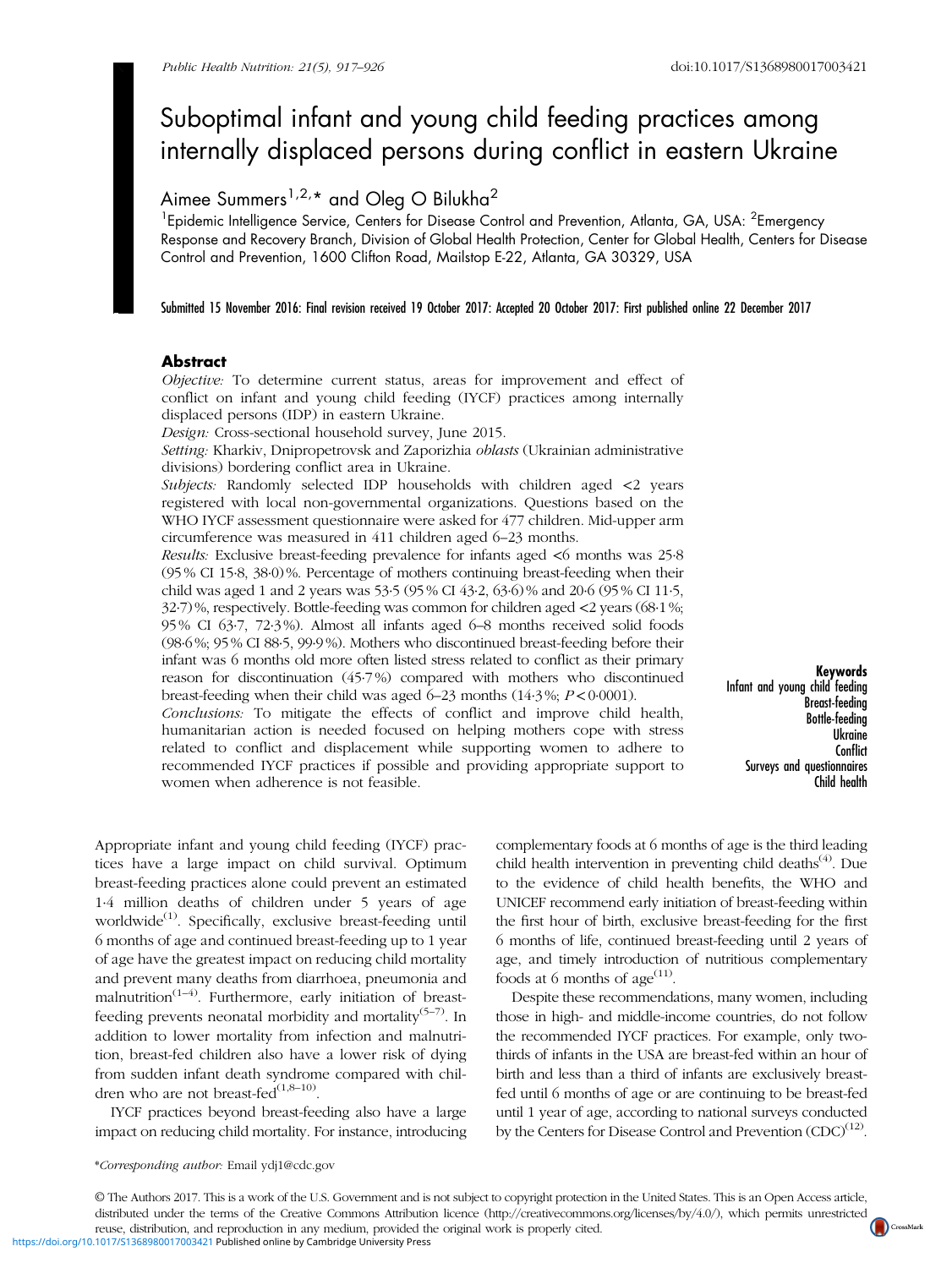These findings are similar to those from middle-income countries in Eastern Europe bordering Ukraine, including Belarus, where in 2012 only about half of infants were breast-fed within the first hour of birth, one-fifth of infants were exclusively breast-fed until 6 months of age and less than one-third of infants continued to be breast-fed at 1 year of age according to Multiple-Indicator Cluster Survey (MICS) data $^{(13)}$  $^{(13)}$  $^{(13)}$ . IYCF practices were similarly poor in eastern Ukraine. In 2012 the Ukrainian MICS found that only 62 % of infants in the eastern region of Ukraine were breast-fed within an hour of birth and 21 % exclusively breast-fed until 6 months of age<sup> $(14)$ </sup>.

Prior to the beginning of the conflict in February 2014, Ukraine was considered a stable, middle-income country. Hostilities in the eastern oblasts (administrative divisions of Ukraine) of Donetsk and Luhansk began in June 2014. The conflict has caused political and financial instability and mass displacement. As of June 2015, there were a total of 1·4 million internally displaced persons (IDP) and over 5 million people affected by the conflict[\(15\)](#page-8-0). At that time, the majority of IDP lived in Donetsk and Luhansk oblasts (conflict zone) and in Kharkiv, Dnipropetrovsk and Zaporizhia oblasts bordering the conflict zone. The influence of this conflict on IYCF practices among the affected population was unknown, but important to consider. Complex humanitarian emergencies can lead to suboptimal hygiene and health-care practices, especially considering that overcrowding is common as IDP move into collective centres and homes of friends and relatives $(16)$ . Furthermore, nutritious complementary foods may be unavailable and water sources may be compromised during complex humanitarian emergencies<sup>[\(17\)](#page-8-0)</sup>. This can lead to a high risk of diarrhoea and infections, making optimal IYCF practices such as exclusive breast-feeding in infants until 6 months of age even more essential $(16)$ . In addition, it is important that suboptimal feeding practices be identified, managed and supported appropriately if approaches such as artificial feeding are warranted. Given Ukraine's suboptimal pre-crisis IYCF practices, families with infants and young children affected by the conflict were of particular concern. The present study aimed to describe the current status, areas for improvement and effect of conflict on IYCF practices of IDP in Kharkiv, Dnipropetrovsk and Zaporizhia oblasts bordering the conflict zone.

## Methods

We conducted a cross-sectional household survey among IDP households with children less than 2 years of age residing in Kharkiv, Dnipropetrovsk and Zaporizhia oblasts. The total sample size of 474 children was determined based on an expected 50 % prevalence of current breast-feeding and a  $\pm 4.5\%$  precision<sup>[\(14\)](#page-8-0)</sup>. Oblast-specific sample sizes, allocated based on the relative numbers of IDP living in each oblast, were 230, 130 and 114 children from Kharkiv, Dnipropetrovsk and Zaporizhia, respectively.

We obtained lists of registered IDP families with infants and young children from humanitarian aid agencies to create the sampling frame. Lists were checked for duplicates and merged. A household was defined as persons living under the same roof who were registered together to receive assistance. The following criteria were used to identify IDP households eligible for the study: (i) household was included in at least one humanitarian agency list received; (ii) a working telephone number was provided on the registration list and a household could be reached by telephone; (iii) children less than 2 years old were living in the household; (iv) household was residing in Kharkiv, Dnipropetrovsk or Zaporizhia oblast at the time of the survey; and (v) the mother/caregiver consented to participate.

We independently selected households for each oblast. Lists were randomized and households were contacted in that random order via telephone until the required number of consenting households was reached. During the initial contact, we verified the child's age and whether the household was residing in the survey area. If the household did not meet the inclusion criteria or a household could not be reached after three call attempts on the day of the scheduled survey team visit, that household was removed from the list and the next household on the list was called. For households meeting the inclusion criteria during telephone screening, an in-person interview visit was scheduled. All children less than 2 years of age present in the household during the in-person interview were included in the survey.

The survey included questions about the child (age, sex), mother (age, education, total number of children) and household (current location, living situation, permanent residence before displacement, length of displacement, number of people living in the household, total number of children less than 2 years of age living in the household, sex of the head of household, current household employment and whether the household received humanitarian assistance). Questions on IYCF practices, derived from the standard WHO IYCF questionnaire, were also included $(18)$  $(18)$ . The questionnaire was translated into Russian and the accuracy of the translation was verified by Russian-speaking CDC staff.

Questionnaires were administered to the child's mother, unless she was unavailable. If the mother was unavailable, the questionnaire was administered to a second caregiver with knowledge of the child's feeding practices. Midupper arm circumference (MUAC) was measured following standard procedures in each child aged 6–23 months. MUAC<115 mm was classified as severe acute malnutrition, MUAC=115–124 mm as moderate acute malnutrition and MUAC  $\geq$  125 mm as no malnutrition<sup>[\(19](#page-8-0),[20](#page-8-0))</sup>. Verbal informed consent of the respondent was obtained prior to administration of the questionnaire.

Household survey questionnaires were administered by trained enumerators located in eastern Ukraine with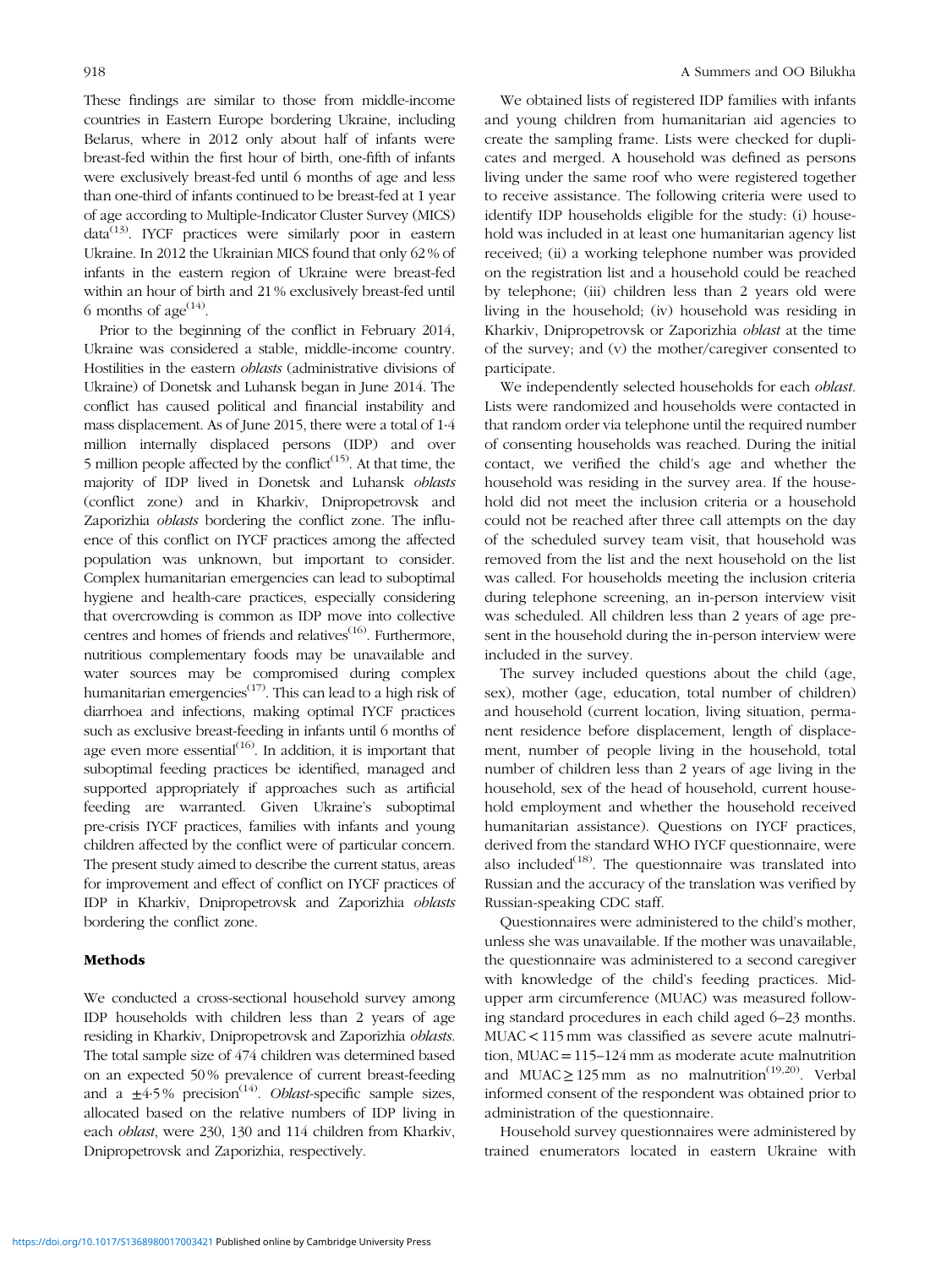experience in conducting household surveys. Enumerators were trained by Russian-speaking CDC staff on sampling procedures, questionnaire administration, interview techniques, telephone screening procedures to identify eligible households and MUAC measurement techniques. A standardization exercise on measuring MUAC in children included ten children aged 6–23 months who were ineligible for the survey. Technical error of measurement and bias were calculated for each enumerator to assess accuracy and precision of measurements $(21)$  $(21)$ .

Data were entered in Epi Info version 7.1.5.0. Double data entry was performed and discrepancies were reconciled using the original paper form. All analyses were conducted using the statistical software package STATA version 13 and Microsoft® Excel 2013. WHO IYCF indicators were calculated according to the instructions in the WHO manual $(18)$ . The dietary diversity indicator in the present study was measured using six food groups instead of the standard seven food groups used by WHO, by combining vitamin-A rich fruits and vegetables with other fruits and vegetables, as it was more appropriate to the Ukrainian context. Due to fewer food groups, the proportion of children 6–23 months of age receiving foods from three or more food groups (instead of the WHO standard four or more foods groups) was considered adequate minimum dietary diversity in the present study<sup>([18\)](#page-8-0)</sup>. Children's complementary feeding practices were assessed by calculating the proportions of the types of foods and liquids children consumed in the 24 h preceding the survey and the mean age at which various foods and liquids were introduced.

Using bivariate and multivariate logistic regression models, we assessed the association of potential risk factors with key IYCF indicators as the outcome variables in order to identify target populations for improvement of IYCF practices. Potential risk factors used as predictor variables were: child's age and sex, whether the child was born before or after displacement, maternal age and education level, number of children born to the mother, current location of the household, length of displacement, total number of children aged less than 2 years living in the household, sex of the head of household, place of permanent residence before displacement, whether the household was paying rent and current household employment. We assessed eight outcome variables, all key IYCF indicators: whether the child was ever breast-fed, early initiation of breast-feeding within an hour of birth, exclusive breast-feeding of infants aged less than 6 months, continued breast-feeding at 1 and 2 years of age, introduction of solid foods, bottle-feeding and minimum meal frequency. Each outcome variable was tested in bivariate analyses with each potential risk factor. Statistically significant risk factors at a  $P \le 0.05$  level were included in a multivariate logistic regression model to estimate OR and 95 % CI. If no risk factors were found to be statistically significant in the bivariate analyses, a multivariate model was not constructed. Data presented in the results are from the multivariate models.

# Results

The household survey was conducted between 8 June 2015 and 19 June 2015. A total of 2278 households were contacted by telephone and 770 (33·8 %) were eligible. Data were collected on 458 eligible households resulting in a response rate of 59·5 % (458/770). Table 1 shows the eligibility, reasons for non-eligibility and response rate for eligible households among internally displaced households contacted via telephone for the survey.

There were 230, 130 and 117 children surveyed in Kharkiv, Dnipropetrovsk and Zaporizhia oblasts, respectively. Child, maternal and household characteristics are shown in [Table 2.](#page-3-0) Among the 477 children, 51·8 % were male and the mean age was 12.8 (sp 5.8) months. Of the 458 mothers surveyed, the mean age was  $30·1$  (sp  $5·3$ ) years, 59·6 % had completed a minimum of a college degree and 43·0 % only had one child. The majority of the 458 internally displaced households were located in the oblast centre (75·8 %). Most households (76·0 %) were responsible for paying rent for their current dwelling. Only forty-two households (9·2 %) had been displaced for less than 6 months, 289 (63·1 %) had been displaced for between 6 and 11 months, and 127 (27·7 %) had been displaced for 1 year or longer. Almost all households (94·3 %) had only one child aged less than 2 years living in the household. The mean number of people living in a household was  $4.2$  (sp  $1.6$ ).

Table 1 Eligibility, reasons for non-eligibility and response rate among internally displaced households residing in Kharkiv, Dnipropetrovsk and Zaporizhia oblasts, eastern Ukraine, contacted via telephone during June 2015

|                                                                                   |                         |                              |     |                                          | Ineligible households (N 1508) |                                |                                            | Eligible households (N 770) |                                             |                          |                              |                          |
|-----------------------------------------------------------------------------------|-------------------------|------------------------------|-----|------------------------------------------|--------------------------------|--------------------------------|--------------------------------------------|-----------------------------|---------------------------------------------|--------------------------|------------------------------|--------------------------|
|                                                                                   |                         | Not reached by phone         |     | Moved                                    |                                |                                | Child aged $\geq 2$ years Total ineligible |                             | Refused                                     |                          | Consented                    | Total eligible           |
| Oblast                                                                            | n                       | $\%$                         | n   | $\%$                                     | n                              | %                              | n                                          | n                           | %                                           | n                        | $\%$                         | n                        |
| Dnipropetrovsk (N 886)<br>Zaporizhia (N 409)<br>Kharkiv (N 983)<br>Total (N 2278) | 246<br>98<br>198<br>542 | 37.3<br>37.1<br>33.9<br>36.0 | 199 | 182 27.6<br>84 31.8<br>-34.0<br>465 30.8 | 231<br>82<br>188<br>501        | 35.1<br>$31-1$<br>32.1<br>33.2 | 659<br>264<br>585<br>1508                  | 104.<br>176.                | 45.8<br>$32 \quad 22.1$<br>44.2<br>312 40.5 | 123<br>113<br>222<br>458 | 54.2<br>77.9<br>55.8<br>59.5 | 227<br>145<br>398<br>770 |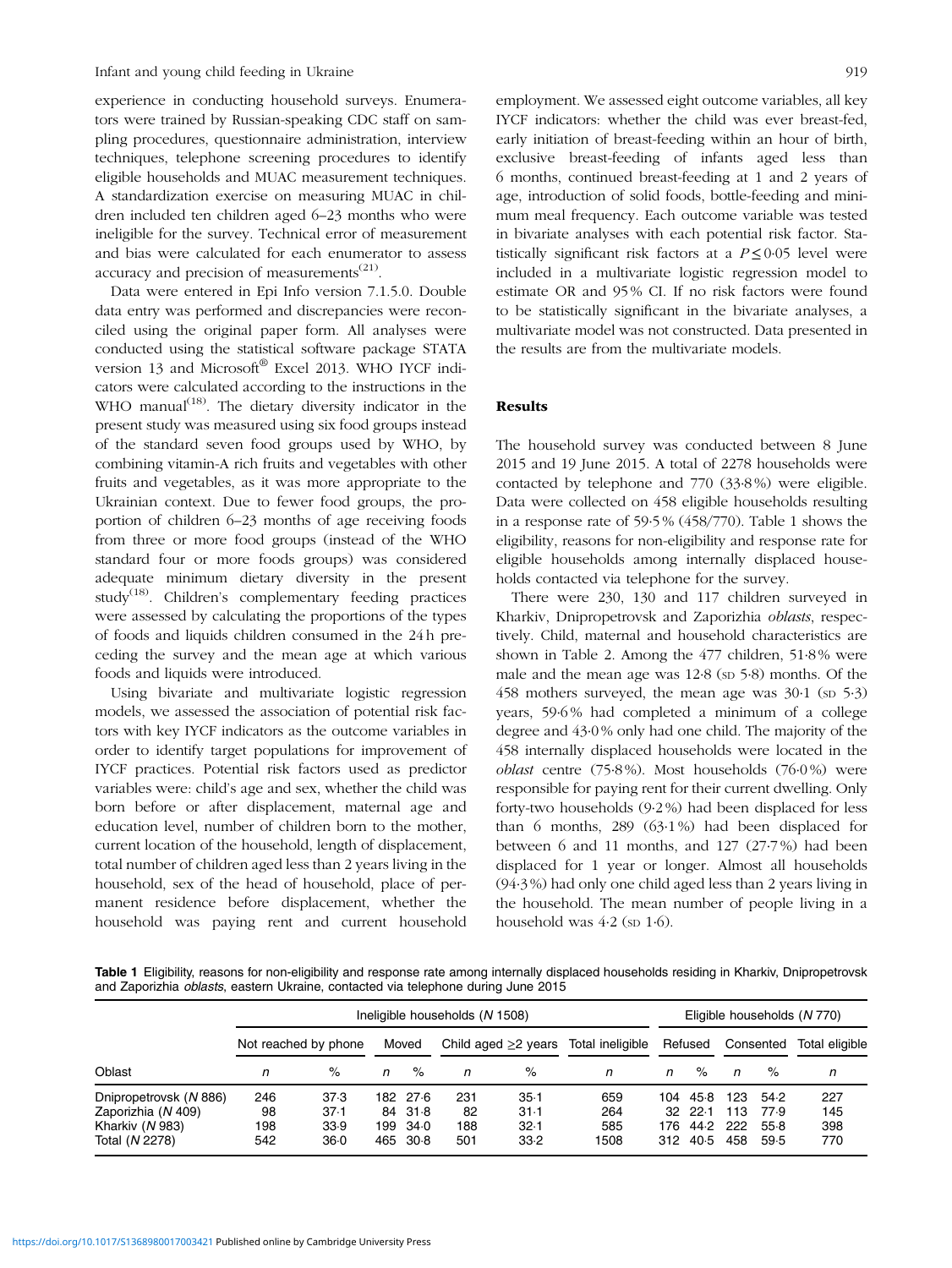<span id="page-3-0"></span>Table 2 Child, maternal and household characteristics among internally displaced persons residing in Kharkiv, Dnipropetrovsk and Zaporizhia oblasts, eastern Ukraine, June 2015

| Characteristic                                   | n   | %      |
|--------------------------------------------------|-----|--------|
| Child (N 477)                                    |     |        |
| Male                                             | 247 | 51.8   |
| Age (months)                                     |     |        |
| $0 - 5$                                          | 66  | $13-8$ |
| $6 - 11$                                         | 163 | 34.2   |
| $12 - 17$                                        | 152 | 31.9   |
| $18 - 23$                                        | 96  | 20 1   |
| Maternal (N 458)                                 |     |        |
| Age (years)                                      |     |        |
| < 25                                             | 64  | 14.0   |
| $25 - 29$                                        | 157 | 34.3   |
| $30 - 34$                                        | 151 | 33.0   |
| >35                                              | 86  | 18.8   |
| Completed higher education                       | 273 | 59.6   |
| Total number of children                         |     |        |
| 1                                                | 197 | 43.0   |
| >2                                               | 261 | 57.0   |
| Household (N 458)                                |     |        |
| Household location                               |     |        |
| Oblast center                                    | 347 | 75.8   |
| Other city or village                            | 111 | 24.2   |
| Living situation                                 |     |        |
| Renting an apartment or house                    | 348 | 76.0   |
| Living with relatives or friends (no fee)        | 78  | 17.0   |
| Collective centre (no fee)                       | 31  | $6-8$  |
| Other                                            | 1   | 0.2    |
| Oblast of origin<br><b>Donetsk</b>               | 289 | 63.1   |
| Luhansk                                          | 162 | $35-4$ |
| Other                                            | 7   | 1.5    |
| Length of displacement                           |     |        |
| $<$ 6 months                                     | 42  | 9.2    |
| 6-11 months                                      | 289 | 63.1   |
| $\geq$ 12 months                                 | 127 | 27.7   |
| Total no. of children aged <2 years in household |     |        |
| 1                                                | 432 | 94.3   |
| 2                                                | 26  | $5-7$  |
| Head of household                                |     |        |
| Male                                             | 229 | 50.0   |
| Female                                           | 223 | 48.7   |
| Don't know                                       | 6   | 1.3    |
| Resident of household earning money              | 245 | 53.5   |
|                                                  |     |        |

#### Ever breast-fed

[Table 3](#page-4-0) shows the prevalence of key WHO IYCF indicators in our survey population. The majority of children were ever breast-fed (93·3 %; 95 % CI 90·7, 95·2 %), which was similar among children born during the conflict in the 11 months preceding the survey (93·9 %; 95 % CI 90·0, 96·6 %) and those born before the conflict began in the 12–23 months preceding the survey (92·7 %; 95 % CI 88·8, 95·6 %). Among infants aged <6 months, 7·6 (95 % CI 2·5, 16·8) % were never breast-fed. Risk factors significantly associated with key WHO IYCF indicators in multivariate analyses are shown in [Table 4](#page-4-0). Older mothers were less likely to have ever breast-fed their child than younger mothers (OR=0·92; 95 % CI 0·86, 0·98). Mothers who had completed higher education had 6·10 (95 % CI 2·41, 15·42) times greater odds of having ever breast-fed their child than mothers who had not completed higher education.

#### Early breast-feeding initiation

Only 63·7 (95 % CI 59·3, 67·9) % of mothers initiated breast-feeding within the first hour of birth. The prevalence was slightly lower among children born during the conflict (61·1 %; 95 % CI 54·5, 67·5 %) than before the conflict began (66·1 %; 95 % CI 60·0, 72·0 %), although this was not significant ([Table 3](#page-4-0)). Mothers living with two children less than 2 years of age in the household had lower odds of initiating breast-feeding within the first hour of birth compared with mothers living with one child aged less than 2 years in the household  $(OR=0.29; 95\% \text{ CI})$ 0·13, 0·67; [Table 4](#page-4-0)). Mothers displaced from Luhansk oblast were less likely to initiate breast-feeding within the first hour of birth than mothers displaced from Donetsk  $oblast$  (OR = 0.63; 95% CI 0.42, 0.94), with 58.6% of mothers displaced from Luhansk and 68·2 % of mothers displaced from Donetsk initiating breast-feeding within the first hour of birth [\(Table 4](#page-4-0)).

#### Exclusive and continued breast-feeding

Exclusive breast-feeding of infants aged less than 6 months was low (25·8 %; 95 % CI 15·8, 38·0 %; [Table 3\)](#page-4-0). Of those infants aged <6 months who were ever breast-fed, 19·7 (95 % CI 10·6, 31·8) % were not breast-fed in the day preceding the survey. Younger infants in the less than 6 months age group had a greater odds of being exclusively breast-fed than older infants less than 6 months of age (OR=0·54; 95 % CI 0·32, 0·91). Exclusive breastfeeding of infants aged less than 6 months was less prevalent in households where a female was considered the head of the household (7·1 %) than in households where a male was considered the head of the household (38·2 %; OR=0·11; 95 % CI 0·02, 0·62; [Table 4](#page-4-0)). About half of children (53·5 %; 95 % CI 43·2, 63·6 %) were continuing to be breast-fed at 1 year of age and 20·6 (95 % CI 11·5, 32·7) % of children were continuing to be breast-fed at 2 years of age ([Table 3](#page-4-0)). Older children in the 20–23 month age group had lower odds of being breast-fed at 2 years of age than younger children aged 20–23 months (OR=0·38; 95 % CI 0·19, 0·77; [Table 4\)](#page-4-0).

#### Bottle-feeding

A high proportion of children aged less than 2 years (68·1 %; 95 % CI 63·7, 72·3 %) were bottle-fed; 65·1 (95 % CI 52·4, 76·5) % of infants aged less than 6 months were bottle-fed ([Table 3](#page-4-0)). Mothers who had completed higher education were less likely to bottle-feed their infants than mothers who had not completed higher education (63·7 and 73 $\cdot$ 0 % bottle-feeding, respectively; OR = 0 $\cdot$ 61; 95 % CI 0·40, 0·92). Younger children aged less than 2 years had higher odds of being bottle-fed than older children in this age group (OR =0·94; 95 % CI 0·90, 0·97; [Table 4\)](#page-4-0).

#### Complementary feeding

Almost all infants aged 6–8 months were receiving solid or semi-solid foods (98·6 %; 95 % CI 88·5, 99·9 %) and nearly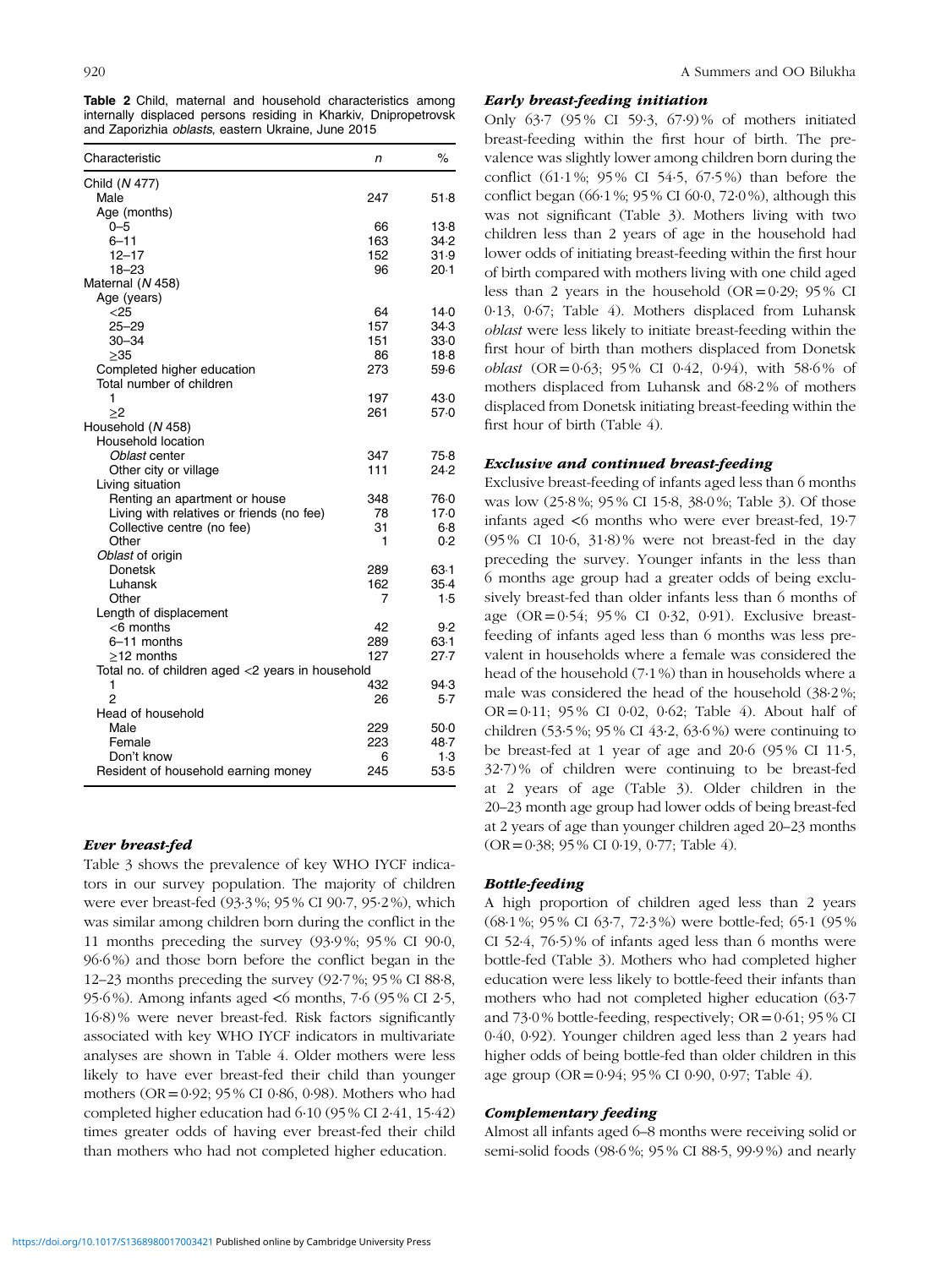<span id="page-4-0"></span>Table 3 Key WHO indicators of infant and young child feeding for internally displaced children aged <2 years residing in Kharkiv, Dnipropetrovsk and Zaporizhia oblasts, eastern Ukraine, June 2015

| Indicator                                                                      | n   | N   | $\%$     | 95% CI     |
|--------------------------------------------------------------------------------|-----|-----|----------|------------|
| Ever breast-fed                                                                |     |     |          |            |
| Children born 11 months preceding survey                                       | 215 | 229 | 93.9     | 90.0, 96.6 |
| Children born 12–23 months preceding survey                                    | 230 | 248 | 92.7     | 88.8, 95.6 |
| Total                                                                          | 445 | 477 | 93.3     | 90.7, 95.2 |
| Early initiation of breast-feeding (within 1 h of birth)                       |     |     |          |            |
| Children born 11 months preceding survey                                       | 140 | 229 | $61-1$   | 54.5, 67.5 |
| Children born 12-23 months preceding survey                                    | 164 | 248 | $66-1$   | 60.0, 72.0 |
| Total                                                                          | 304 | 477 | $63 - 7$ | 59.3, 67.9 |
| Exclusive breast-feeding $<$ 6 months                                          |     |     |          |            |
| $0-1$ month                                                                    | 3   | 5   | $60 - 0$ | 14.7, 94.7 |
| $2-3$ months                                                                   | 9   | 23  | 39.1     | 19.7, 61.5 |
| 4–5 months                                                                     | 5   | 38  | 13.2     | 4.4, 28.1  |
| Total                                                                          | 17  | 66  | 25.8     | 15.8, 38.0 |
| Continued breast-feeding at 1 year ( $N$ = children aged 12–15 months)         | 53  | 99  | 53.5     | 43.2, 63.6 |
| Continued breast-feeding at 2 years ( $N$ = children aged 20–23 months)        | 13  | 63  | 20.6     | 11.5, 32.7 |
| Introduction of solid, semi-solid or soft foods $(N=$ infants aged 6–8 months) | 71  | 72  | 98.6     | 88.5, 99.9 |
| Bottle feeding                                                                 |     |     |          |            |
| $0-5$ months                                                                   | 43  | 66  | 65.1     | 52.4, 76.5 |
| 6-11 months                                                                    | 132 | 163 | 81.0     | 74.1, 86.7 |
| $12 - 23$ months                                                               | 150 | 248 | 60.5     | 54.1, 66.6 |
| Total                                                                          | 325 | 477 | $68-1$   | 63.7, 72.3 |
| Minimum meal frequency* $(N =$ children aged 6–23 months)                      |     |     |          |            |
| Breast-feeding                                                                 | 179 | 186 | 96.2     | 92.4, 98.5 |
| Non-breast-feeding                                                             | 222 | 225 | 98.7     | 96.1, 99.7 |
| Total                                                                          | 401 | 411 | 97.6     | 95.6, 98.8 |
|                                                                                |     |     |          |            |

\*Breast-fed children 6–23 months who received solid, semi-solid or soft foods the minimum number of times (two times for infants 6–8 months and three times for children 9–23 months) or more per day and non-breast-fed children 6–23 months who received solid, semi-solid or soft foods or milk feeds four times or more per day.

Table 4 Risk factors associated in multivariate analyses with key WHO indicators of infant and young child feeding for internally displaced children aged <2 years residing in Kharkiv, Dnipropetrovsk and Zaporizhia oblasts, eastern Ukraine, June 2015\*

| Outcome                                                                   | N   | Predictor                                             | OR   | 95 % CI    | $P$ value |
|---------------------------------------------------------------------------|-----|-------------------------------------------------------|------|------------|-----------|
| Ever breast-fed                                                           | 477 | Mother's age (years)                                  | 0.92 | 0.86, 0.98 | 0.017     |
|                                                                           |     | Mother completed higher education+                    | 6.10 | 2.41.15.42 | < 0.001   |
| Early initiation of breast-feeding (within 1 h of birth)                  | 477 | Two children aged $<$ 2 years in household $\ddagger$ | 0.29 | 0.13.067   | 0.004     |
|                                                                           |     | Displaced from Luhansk oblast§                        | 0.63 | 0.42, 0.94 | 0.025     |
| Exclusive breast-feeding $<$ 6 months                                     | 66  | Female head of household                              | 0.11 | 0.02, 0.62 | 0.012     |
|                                                                           |     | Child's age (months)                                  | 0.54 | 0.32, 0.91 | 0.021     |
| Continued breast-feeding at 2 years $(N =$ children<br>aged 20-23 months) | 63  | Child's age (months)                                  | 0.38 | 0.19.0.77  | 0.006     |
| Bottle feeding                                                            | 477 | Child's age (months)                                  | 0.94 | 0.90, 0.97 | < 0.001   |
|                                                                           |     | Mother completed higher education+                    | 0.61 | 0.40, 0.92 | 0.018     |

\*No risk factors tested were significantly associated with continued breast-feeding at 1 year, introduction of solid, semi-solid or soft foods, or minimum meal frequency in multivariate models.

†Referent: mother did not complete higher education.

‡Referent: one child aged <2 years in household.

§Referent: displaced from Donetsk oblast.

Referent: male head of household.

all children aged 6–23 months met the minimum meal frequency (97·6 %; 95 % CI 95·6, 98·8 %). The prevalence of children meeting the requirements for minimum meal frequency was similar among those children breastfeeding (96·2 %; 95 % CI 92·4, 98·5 %) and those not breast-feeding (98·7 %; 95 % CI 96·1, 99·7 %; Table 3). Most children aged 6–23 months (93·2 %; 95 % CI 90·3, 95·4 %) were given foods from three or more food groups and 84·7 (95 % CI 80·8, 88·0) % received Fe-rich foods (infant formula, meat and fish, and/or commercial infant meat purée) on the day preceding the survey.

The proportion of internally displaced children who received various foods and liquids during the day preceding the survey is shown in [Fig. 1](#page-5-0). Bread or pasta were the foods given to the highest proportion of children aged 6 months or older in the day preceding the survey. A high proportion of children in older age groups  $(\geq 6 \text{ months})$ were also given fruit, commercial infant porridge (instant porridge that is marketed to infants and young children) and homemade porridges (prepared from buckwheat, oatmeal, rice, semolina and other grains), and meat and fish. Commercial infant porridge was given to a higher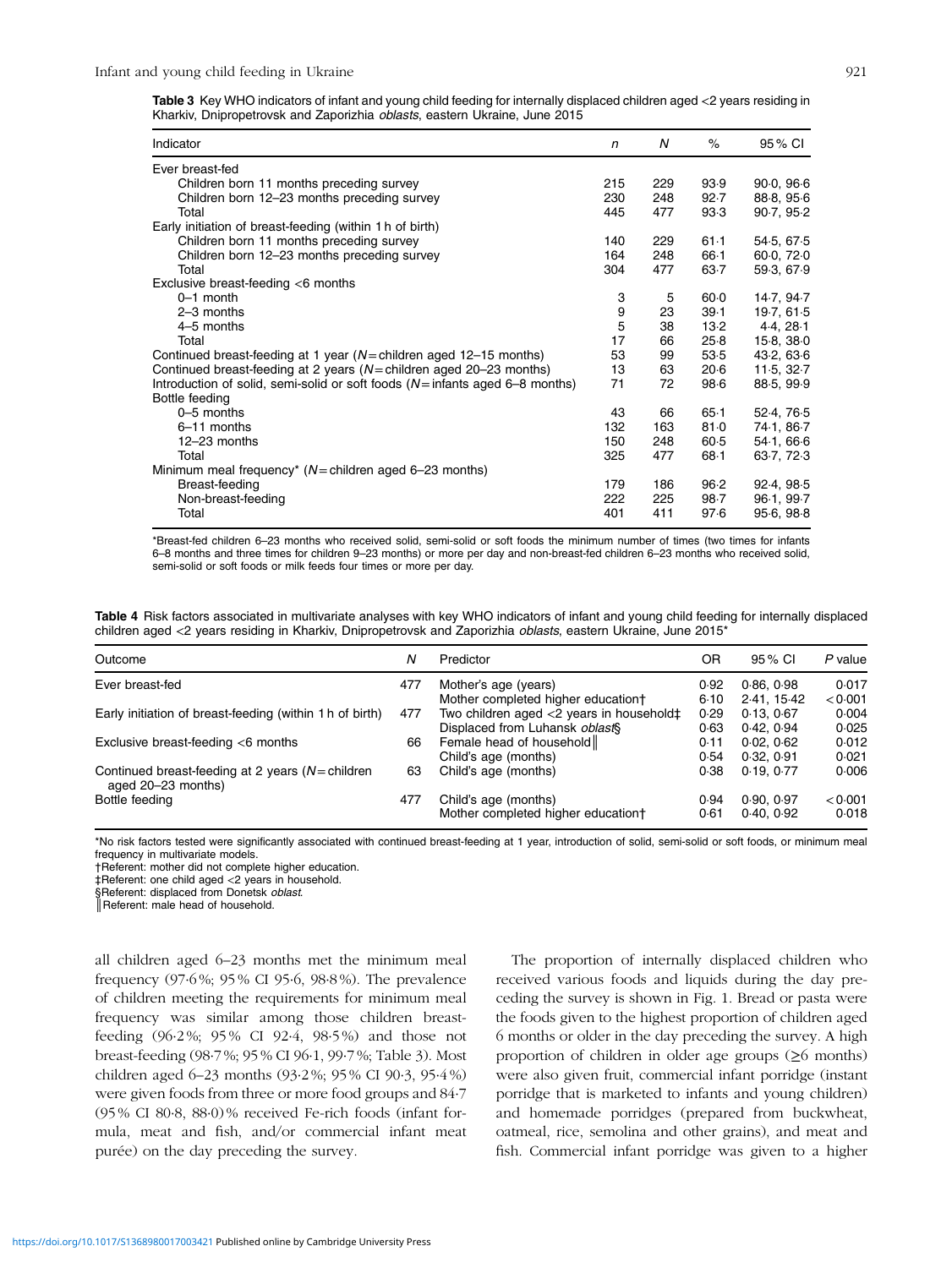<span id="page-5-0"></span>

Fig. 1 (colour online) Proportion given foods and liquids in the 24 h preceding the survey, by age group ( $\blacksquare$ , 0–5 months; **■**, 6–11 months; ■, 12–17 months; ■, 18–23 months; ■, total), among internally displaced children aged <2 years residing in Kharkiv, Dnipropetrovsk and Zaporizhia oblasts, eastern Ukraine, June 2015



Fig. 2 Mean of age of introduction of foods and liquids, with standard deviation represented by vertical bars, to internally displaced children aged <2 years residing in Kharkiv, Dnipropetrovsk and Zaporizhia oblasts, eastern Ukraine, June 2015

proportion of infants in the 6–11 month age group compared with homemade porridges, which were more commonly given to children older than 1 year of age. Peas and beans were the least frequently consumed food group in all age groups.

The mean age of introduction of foods and liquids among children who had already been introduced to those foods or liquids at the time of the survey is shown in Fig. 2. The mean age of water or tea and infant formula introduction was 3·1 (SD 2·6) and 3·0 (SD 2·6) months, respectively. Water was given to the majority of infants aged less than 6 months who were not exclusively breast-fed (85·7 %; 95 % CI 72·8,

94·1 %). Nearly one-fifth (18·2 %; 95 % CI 9·7, 29·6 %) of infants aged less than 6 months received soft, semi-solid or solid foods on the day preceding the survey. Infant commercial porridges, commercial infant fruit and vegetable purées, and whole fruits were the complementary foods with the lowest mean age of introduction (about 6 months of age) and the most common complementary foods given to infants aged less than 6 months.

#### Breast-feeding discontinuation

The primary reasons for breast-feeding discontinuation reported by mothers who had stopped breast-feeding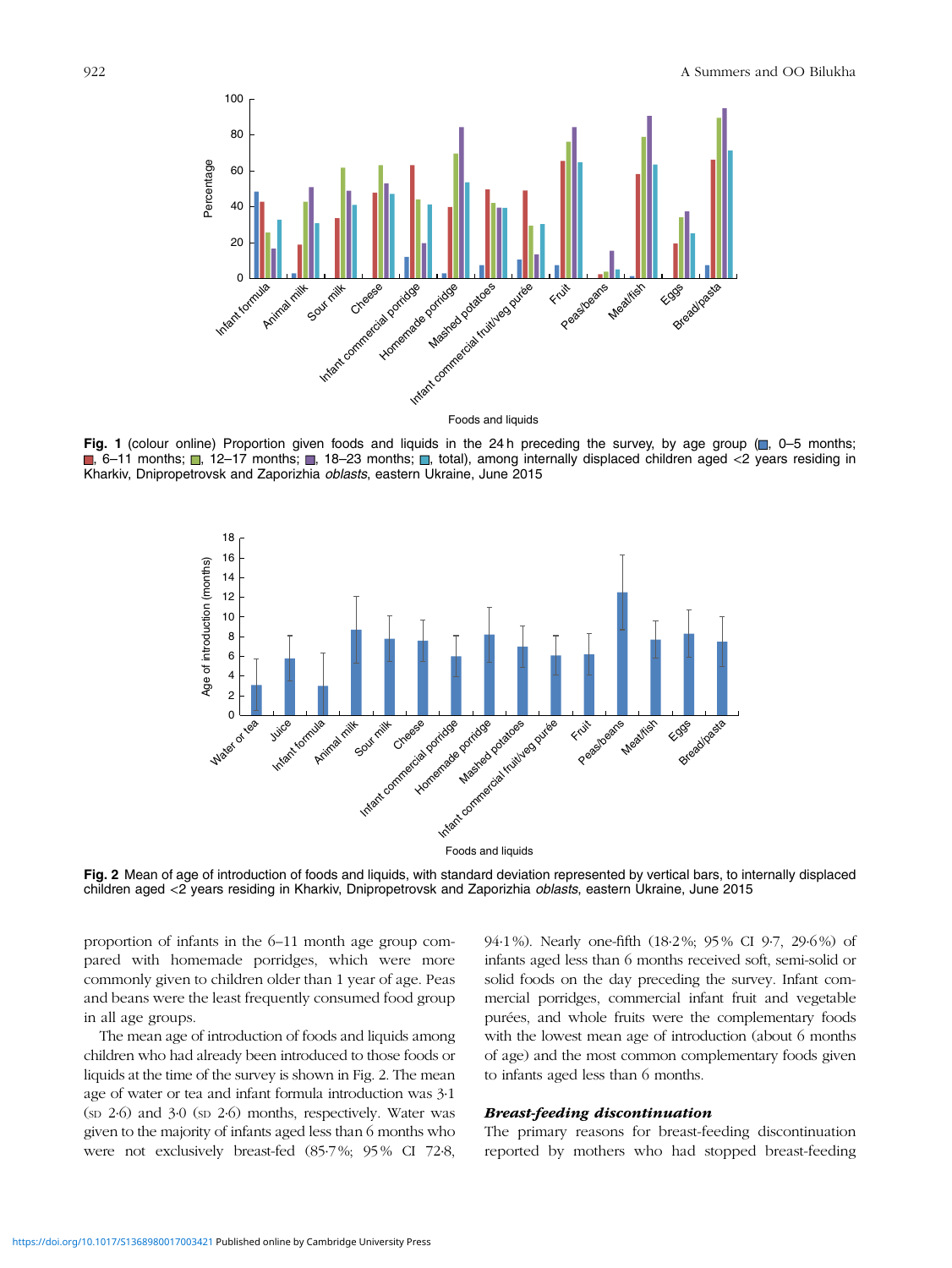Table 5 Reasons for breast-feeding discontinuation (among those who discontinued breast-feeding prior to survey administration) reported by internally displaced mothers with children aged <2 years residing in Kharkiv, Dnipropetrovsk and Zaporizhia oblasts, eastern Ukraine, June 2015

|                                                   | Breast-feeding discontinuation<br>at $<$ 6 months (N 105) |       |            | Breast-feeding discontinuation<br>at $6-23$ months $(N 105)$ |       |           |  |
|---------------------------------------------------|-----------------------------------------------------------|-------|------------|--------------------------------------------------------------|-------|-----------|--|
| Primary reason for breast-feeding discontinuation | n                                                         | $\%$  | 95 % CI    | n                                                            | $\%$  | 95 % CI   |  |
| Conflict-related stress                           | 48                                                        | 45.7  | 36.0, 55.7 | 15                                                           | 14.3  | 8.2, 22.4 |  |
| Problems of attachment to breast                  | 10                                                        | 9.5   | 4.6.16.8   | 13                                                           | 12.4  | 6.8.20.2  |  |
| Not enough food for mother                        | 10                                                        | 9.5   | 4.6.16.8   | 4                                                            | $3-8$ | 1.0.9.5   |  |
| Stress unrelated to conflict                      | з                                                         | 2.9   | 0.6, 8.1   | 4                                                            | $3-8$ | 1.0.9.5   |  |
| Use of bottle for feeding                         |                                                           | 1.0   | 0.2.5.2    | 3                                                            | 2.9   | 0.6, 8.1  |  |
| Work schedule                                     | 0                                                         | 0.0   |            |                                                              | 0.9   | 0.2.5.2   |  |
| Other                                             | 29                                                        | 27.6  | 19.3. 37.2 | 60                                                           | 57.1  | 47.1,66.8 |  |
| Don't know                                        | 4                                                         | $3-8$ | 1.0.9.5    | 5                                                            | 4.8   | 1.6, 10.8 |  |

prior to survey administration are shown in Table 5. Stress related to the conflict was a primary reason reported by mothers for breast-feeding discontinuation. Mothers who discontinued breast-feeding when their infants were aged less than 6 months were more likely to list stress related to the conflict as the primary reason they discontinued breast-feeding (45·7 %) compared with mothers who discontinued breast-feeding when their children were aged 6–23 months (14 $-3\%$ ;  $P < 0.0001$ ). When mothers were asked their opinions on when it is appropriate to stop breast-feeding, almost half of all mothers (46·9 %; 95 % CI 42·3, 51·6 %) believed they should not breast-feed beyond 12 months of age. Only 29·5 (95 % CI 25·3, 33·9) % of mothers believed they should continue breast-feeding until 2 years of age and beyond.

#### Acute malnutrition

MUAC was measured in 411 children aged 6–23 months. Mean MUAC was 159.6 (sp 12.1) mm. No child aged 6–23 months had MUAC less than 115 mm and only two children in this age group  $(0.5\%; 95\% \text{ CI } 0.1, 1.7\%)$  were moderately acutely malnourished (had MUAC between 115 mm and 125 mm).

## Humanitarian assistance

Four hundred and forty-seven of the 458 (97·6 %) households surveyed had received some type of humanitarian assistance from non-government sources. The majority of households (87·1 %; 95 % CI 73·1, 81·0 %) received general food assistance. Over two-thirds (70·5 %; 95 % CI 66·1, 74·7 %) of households received baby food assistance. However, only 14·8 (95 % CI 11·7, 18·4) % of households received baby food assistance more than three times and the mean time since last receiving baby food assistance was  $2.8$  (sp  $2.6$ ) months preceding the survey. The most common items received in the most recent baby food assistance package were commercial infant porridge (56·3 %), commercial infant fruit or vegetable purée (49·2 %) and infant formula (44·3 %).

# Discussion

Our study of IDP in eastern Ukraine highlighted several problematic issues related to IYCF practices which need improvement, including a low prevalence of exclusive breast-feeding until 6 months of age, a low prevalence of continued breast-feeding until 2 years of age, introduction of fluids before 6 months of age and a high prevalence of bottle-feeding. These issues were similar to those identified in pre-conflict surveys; however, our study found that stress related to the conflict was a major reason that mothers discontinued breast-feeding<sup> $(14)$  $(14)$ </sup>. Our study also found that, overall, complementary feeding in children aged 6 months or older in this population was adequate, as almost all children in this age group were receiving soft, semi-solid or solid foods and meeting their minimum meal frequency. In addition, most children in this age group were receiving Fe-rich foods and meeting the requirements for minimum dietary diversity.

The majority of women had ever breast-fed their child (93·3 %). However, the prevalence of other recommended breast-feeding practices, including exclusive breastfeeding in infants aged less than 6 months, was low. Only about one-quarter of mothers with infants less than 6 months of age were exclusively breast-feeding. These estimates are similar to the MICS 2012 survey data for eastern Ukraine, which reported 96·7 % of children ever breast-fed and 21·3 % of infants less than 6 months of age exclusively breast-fed $(14)$  $(14)$ . Mothers were less likely to exclusively breast-feed in households where a woman was considered the head of the household, which was similar to findings by Andersson et al. during the Bosnian conflict<sup> $(22)$  $(22)$ </sup>. These women may have more responsibilities and less time to breast-feed. Similar to our study, Andersson et al. found that the proportion of infants who were ever breast-fed was similar before and during the Bosnian conflict<sup> $(22)$  $(22)$ </sup>.

Among infants aged less than 6 months who were not exclusively breast-fed, water, tea and infant formula were the liquids most commonly given; this likely reflects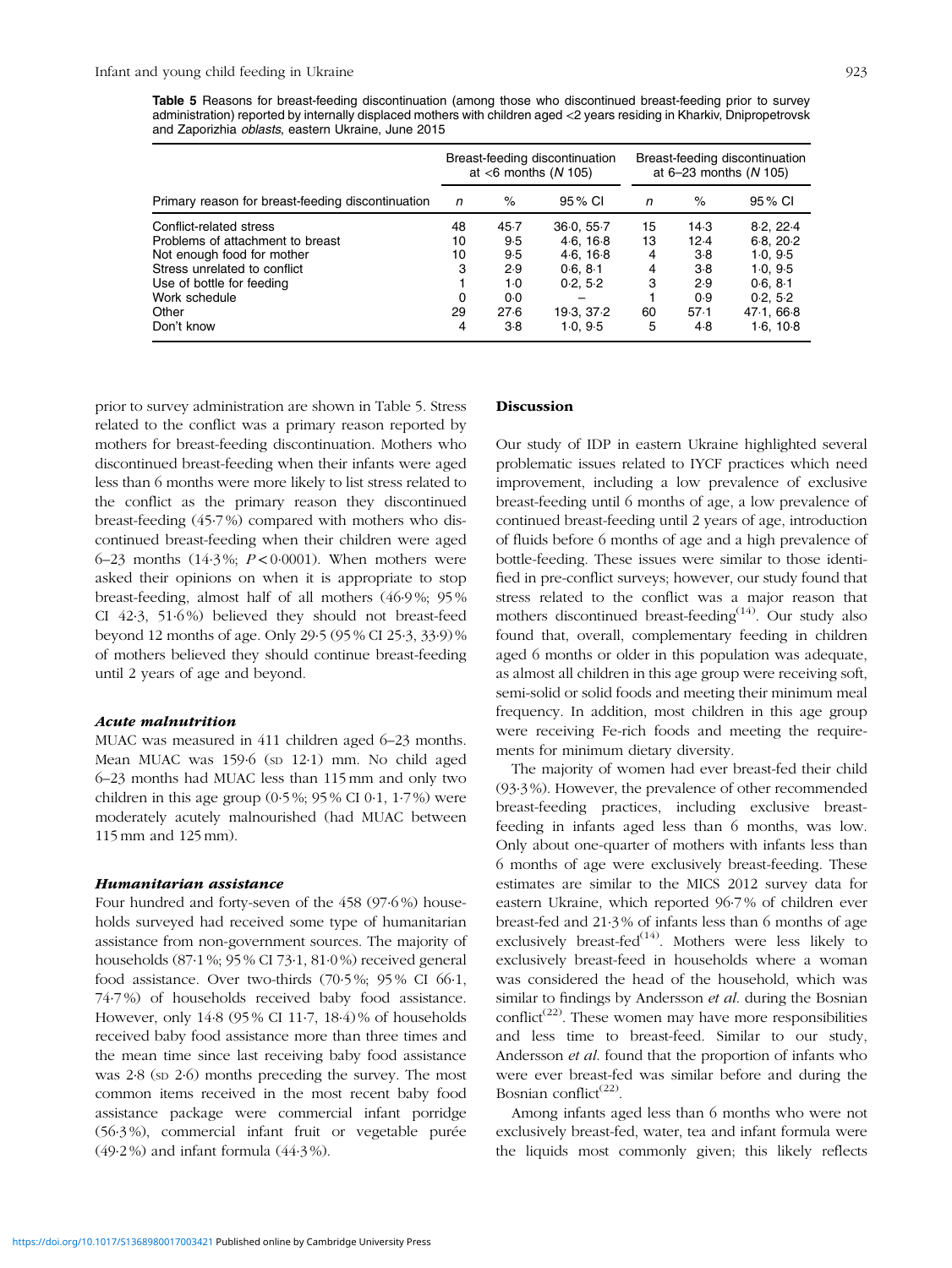common beliefs in Ukraine that infants need water when the mother feels thirsty and it is warm outside. In addition, infant feeding behaviors of mothers were influenced by their social networks (family and friends) $(23)$  $(23)$  $(23)$ . Some mothers introduced complementary foods before 6 months of age, most commonly commercial infant porridges and commercial infant fruit and vegetable purées. Previous studies have also found women having difficulties adhering to the WHO guidelines of not introducing complementary foods before 6 months of age, often due to outside influences and prior beliefs<sup> $(24–26)$  $(24–26)$  $(24–26)$  $(24–26)$ </sup>. A study in Australia found that first-time mothers believe that early introduction of complementary foods will help with weight gain and sleeping patterns<sup> $(26)$ </sup>. In addition, studies in Australia and the UK found that peer groups influenced a mother's decision on the timing of complementary food introduction<sup> $(24,25)$  $(24,25)$ </sup>.

Contrary to WHO and UNICEF recommendations, a high proportion of mothers (36%) did not initiate breastfeeding during the first hour after birth. This was similar to pre-conflict data, where 39 % of Ukrainian mothers did not initiate breast-feeding within the first hour of birth and better than in Belarus, where 47 % of women did not initiate breast-feeding during their child's first hour of life<sup> $(13,14)$  $(13,14)$ </sup>. Infants who are not breast-fed within the first hour of birth are less likely to receive colostrum, which contains many protective factors such as antibodies and other immune components<sup> $(27)$  $(27)$  $(27)$ </sup>. In addition, infants fed colostrum have lower neonatal and post-neonatal death rates<sup>([28\)](#page-9-0)</sup>. Mothers displaced from Luhansk *oblast* were less likely to initiate breast-feeding within the first hour of birth than mothers displaced from Donetsk oblast. The reasons for this are unclear; however, if the mothers had given birth prior to displacement, it is possible that health facilities in Donetsk were more supportive of early initiation of breast-feeding than health facilities in Luhansk, which could be an area for targeted IYCF interventions.

A high proportion of children surveyed were fed by a bottle on the day preceding the survey. Bottle-feeding may reduce the mother's breast milk production and shorten the time to breast-feeding discontinuation, possibly due to nipple confusion<sup> $(29-33)$  $(29-33)$  $(29-33)$ </sup>. Nipple confusion is defined in younger infants as the difficulty for a neonate to establish the necessary latching technique and sucking pattern to extract milk from the breast after exposure to an artificial nipple; and in older infants who have established breast-feeding as the refusal of the breast in preference for the bottle<sup>([33,34](#page-9-0))</sup>. Feeding infants fluids with a cup or spoon instead of a bottle may help to avoid early breast-feeding discontinuation due to nipple confusion and is a better way to provide supplemental feeding to infants<sup> $(33,35)$  $(33,35)$  $(33,35)$ </sup>. Similar to previous studies, more educated mothers were less likely to bottle-feed their infants than mothers with less education<sup>([36,37\)](#page-9-0)</sup>. These less educated mothers could be a group targeted during IYCF education and counselling interventions.

Fifty-four per cent of mothers were continuing to breastfeed when their child was 1 year of age and about

one-fifth were breast-feeding their child at 2 years of age. Almost half of all mothers surveyed believed that mothers should not breast-feed beyond 12 months, despite the WHO and UNICEF recommendations that mothers should breast-feed their children until 2 years of age and beyond $^{(11)}$  $^{(11)}$  $^{(11)}$ . Stress related to the conflict was the most common perceived reason mothers reported discontinuing breast-feeding before their infant was 6 months old and it was a common reason for breast-feeding discontinuation for all mothers who reported stopping prior to survey administration. Previous studies have found stress to be associated with shorter durations of both continued and exclusive breast-feeding. Dozier et al. found financial stress to be associated with earlier breast-feeding discontinuation and traumatic stress to be associated with earlier exclusive breast-feeding dis-continuation<sup>([38\)](#page-9-0)</sup>. In addition, a study in Australia by Li et al. also showed early breast-feeding discontinuation to be significantly associated with stressful life events<sup> $(39)$ </sup>.

Almost all children aged 6–23 months were receiving solid or semi-solid foods and minimum meal frequency was met by almost all children. Quality of complementary foods was also adequate, as most children were eating a sufficient variety. The majority of children 6–23 months of age (93 %) were given foods from three or more food groups in the 24 h preceding the survey and 85 % received Fe-rich foods. Children aged 12–23 months received a greater variety of foods than infants aged 6–11 months. In addition, no children aged 6–23 months were identified with severe acute malnutrition (MUAC <115 mm) and only two children aged 6–23 months were identified with moderate acute malnutrition (MUAC = 115–124 mm).

The present study is subject to several potential limitations. First, we surveyed only those households included in the registration lists from humanitarian aid agencies, with a working telephone number and available during the survey period. Unregistered households and those without a working telephone number may be receiving less humanitarian aid and/or be of lower socio-economic status, which could have an impact on their IYCF practices. Second, the survey had a high level of non-response among eligible households, likely due to personal safety concerns related to the conflict. In addition, due to security issues, households located in oblasts within the conflict zone were not included in the survey. These households may have lower food security than households bordering the conflict zone. In addition, mothers in these areas may also experience greater stress, which may make them more likely to discontinue breast-feeding at earlier ages. Finally, there is the possibility of recall bias in self-reported data.

#### **Conclusions**

In our study of IDP in eastern Ukraine, we identified multiple suboptimal IYCF practices, including non-exclusive breast-feeding until 6 months of age, introduction of fluids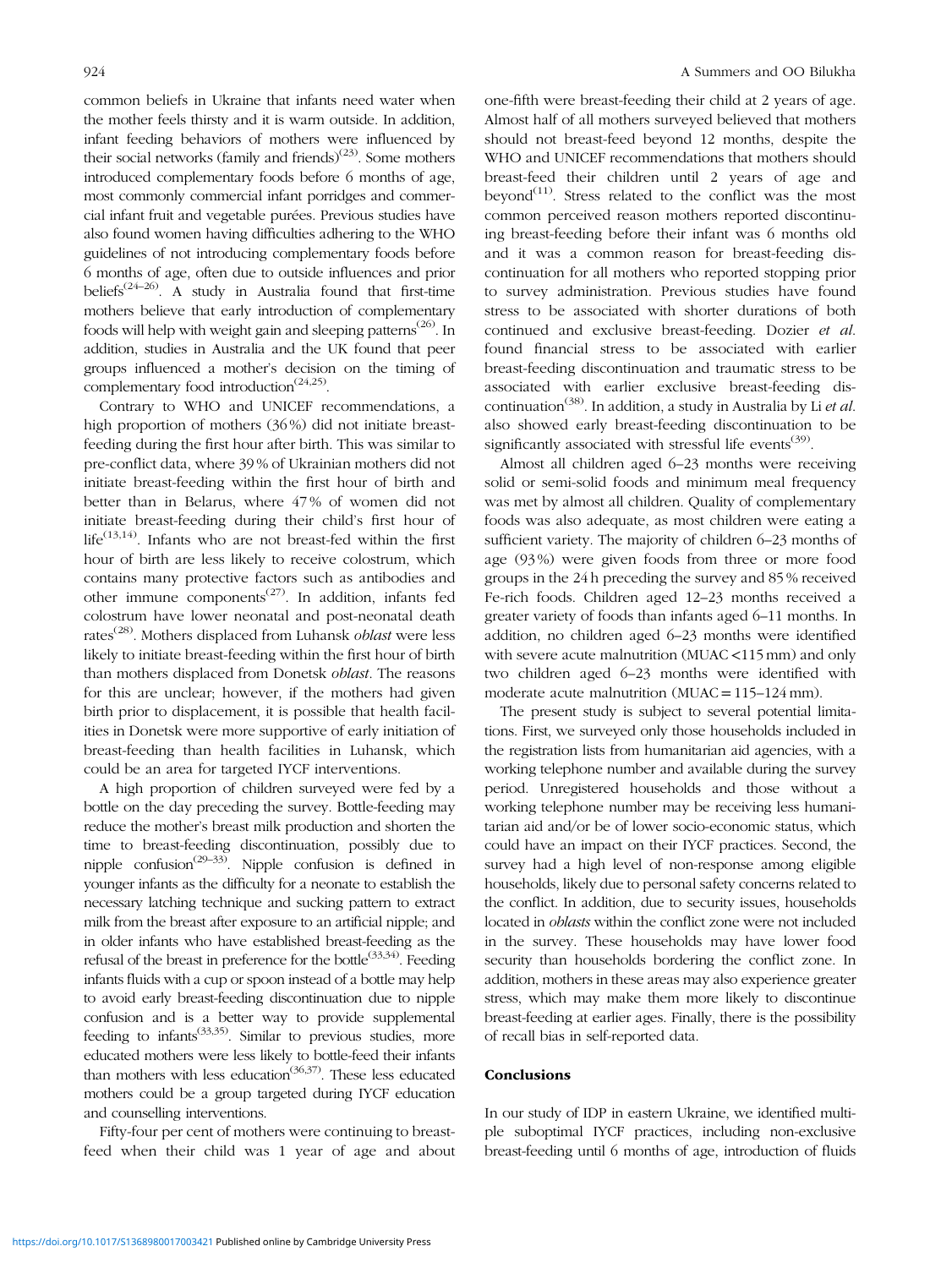<span id="page-8-0"></span>Infant and young child feeding in Ukraine 925

before 6 months of age, bottle-feeding and discontinuing breast-feeding before 2 years of age. These were similar to those identified in a broader population in Ukraine prior to the conflict. Overall, complementary feeding in children aged 6 months or older in this population was adequate and most children in this age group were receiving Fe-rich foods and meeting the requirements for minimum dietary diversity. Our study also demonstrated that stress related to the conflict is a primary reason for breast-feeding discontinuation in this population. In order to mitigate the effects of conflict and improve child health, humanitarian action focused on helping mothers cope with stress related to conflict and displacement by supporting maternal mental health and psychosocial support programmes is needed. In addition, humanitarian action should support and encourage women to adhere to recommended IYCF practices if possible and support women for artificial or complementary feeding when adherence is not feasible.

#### Acknowledgements

Avknowledgements: The athors would like to acknowledge UNICEF Ukraine, InMind and New Image Marketing Group for their support in conducting this study. Financial support: The field data collection for this study was funded by UNICEF Ukraine. No funding was provided to the CDC. Conflict of interest: None. Authorship: Both A.S. and O.O.B. participated in formulating the research questions, designing the study, collecting the data, analysing the data, interpreting the data and drafting the manuscript. A.S. and O.O.B. read and approved the final manuscript. Both authors had full access to all data and take responsibility for the integrity of the data and the accuracy of the data analysis. Ethics of human subject participation: This study was determined to be nonresearch by the Institutional Review Board of the CDC as the primary intent was humanitarian needs assessment to inform specific public health programme activity. Verbal informed consent was obtained from all participants. Verbal consent was witnessed and recorded.

#### References

- 1. Black RE, Allen LH, Bhutta ZA et al. (2008) Maternal and child undernutrition: global and regional exposures and health consequences. *Lancet* **371**, 243-260.
- 2. Cushing AH, Samet JM, Lambert WE et al. (1998) Breastfeeding reduces risk of respiratory illness in infants. Am J Epidemiol 147, 863–870.
- 3. Heinig MJ & Dewey KG (1996) Health advantages of breast feeding for infants: a critical review. Nutr Res Rev 9, 89–110.
- 4. Jones G, Steketee RW, Black RE et al. (2003) How many child deaths can we prevent this year? Lancet 362, 65-71.
- 5. Debes AK, Kohli A, Walker N et al. (2013) Time to initiation of breastfeeding and neonatal mortality and morbidity: a systematic review. BMC Public Health 13, Suppl. 3, S19.
- 6. Edmond KM, Zandoh C, Quigley MA et al. (2006) Delayed breastfeeding initiation increases risk of neonatal mortality. Pediatrics 117, e380–e386.
- 7. Mullany LC, Katz J, Li YM et al. (2008) Breast-feeding patterns, time to initiation, and mortality risk among newborns in southern Nepal. *J Nutr* **138**, 599-603.
- 8. Chen A & Rogan WJ (2004) Breastfeeding and the risk of postneonatal death in the United States. Pediatrics 113, e435–e439.
- 9. McVea KL, Turner PD & Peppler DK (2000) The role of breastfeeding in sudden infant death syndrome. J Hum Lact 16, 13–20.
- 10. Schellscheidt J, Ott A & Jorch G (1997) Epidemiological features of sudden infant death after a German intervention campaign in 1992. Eur J Pediatr  $156$ , 655-660.
- 11. World Health Organization (2002) Infant and Young Child Nutrition; Global Strategy on Infant and Young Child Feeding. Geneva: WHO.
- 12. Centers for Disease Control and Prevention (2015) Hospital Actions Affect Breastfeeding. CDC Vitalsigns. Atlanta, GA: CDC.
- 13. National Statisitcal Committee of the Republic of Belarus & UNICEF (2013) Multiple Indicator Cluster Survey of the Situation of Children and Women in the Republic of Belarus (МИКС4), 2012. Final Report. Minsk: National Statistical Committee of the Republic of Belarus and **UNICEF.**
- 14. State Statistics Service & Ukrainian Center for Social Reforms (2013) Ukraine Multiple Indicator Cluster Survey 2012, Final Report. Kiev: State Statistics Committee and the Ukrainian Center for Social Reforms.
- 15. United Nations Office for the Coordination of Humanitarian Affairs (2015) Ukraine Situation Update 27 June–10 July 2015. [http://www.reliefweb.int/sites/reliefweb.int/](http://www.reliefweb.int/sites/reliefweb.int/files/resources/ocha_ukraine_situation_update_27_june_-_10_july_2015.pdf)files/ [resources/ocha\\_ukraine\\_situation\\_update\\_27\\_june\\_-\\_10\\_july\\_](http://www.reliefweb.int/sites/reliefweb.int/files/resources/ocha_ukraine_situation_update_27_june_-_10_july_2015.pdf) [2015.pdf](http://www.reliefweb.int/sites/reliefweb.int/files/resources/ocha_ukraine_situation_update_27_june_-_10_july_2015.pdf) (accessed May 2016).
- 16. The Sphere Project (2004) Sphere Project Humanitarian Charter and Minimum Standards of Disaster Response (revised edition). Oxford: Oxfam GB.
- 17. Presley SM, Rainwater TR, Austin GP et al. (2006) Assessment of pathogens and toxicants in New Orleans, LA following Hurricane Katrina. Environ Sci Technol 40, 468–474.
- 18. World Health Organization (2008) Indicators for Assessing Infant and Young Child Feeding Practices. Geneva: WHO.
- 19. Emergency Nutrition Network, Global Nutrition Cluster (2011) The Harmonised Training Package (HTP): Resource Material for Training on Nutrition in Emergencies, Version 2. Oxford: Emergency Nutrition Network.
- 20. World Health Organization (1995) Physical Status: The Use and Interpretation of Anthropometry. Report of a WHO Expert Committee. WHO Technical Report Series no. 854. Geneva: WHO.
- 21. Ulijaszek SJ & Kerr DA (1999) Anthropometric measurement error and the assessment of nutritional status. Br J Nutr 82, 165–177.
- 22. Andersson N, Paredes-Solis S, Legorreta-Soberanis J et al. (2010) Breast-feeding in a complex emergency: four linked cross-sectional studies during the Bosnian conflict. Public Health Nutr 13, 2097-2104.
- 23. Summers A & Bilukha O (2015) Emergency Infant and Young Child Feeding Assessment among Internally Displaced Persons – Kharkiv, Dnipropetrovsk, and Zaporizhia, Ukraine, Final Report. Kiev: Centers for Disease Control and Prevention and UNICEF.
- 24. Arden MA (2010) Conflicting influences on UK mothers' decisions to introduce solid foods to their infants. Matern Child Nutr 6, 159–173.
- 25. Cameron AJ, Hesketh K, Ball K et al. (2010) Influence of peers on breastfeeding discontinuation among new parents: the Melbourne InFANT Program. Pediatrics 126, e601–e607.